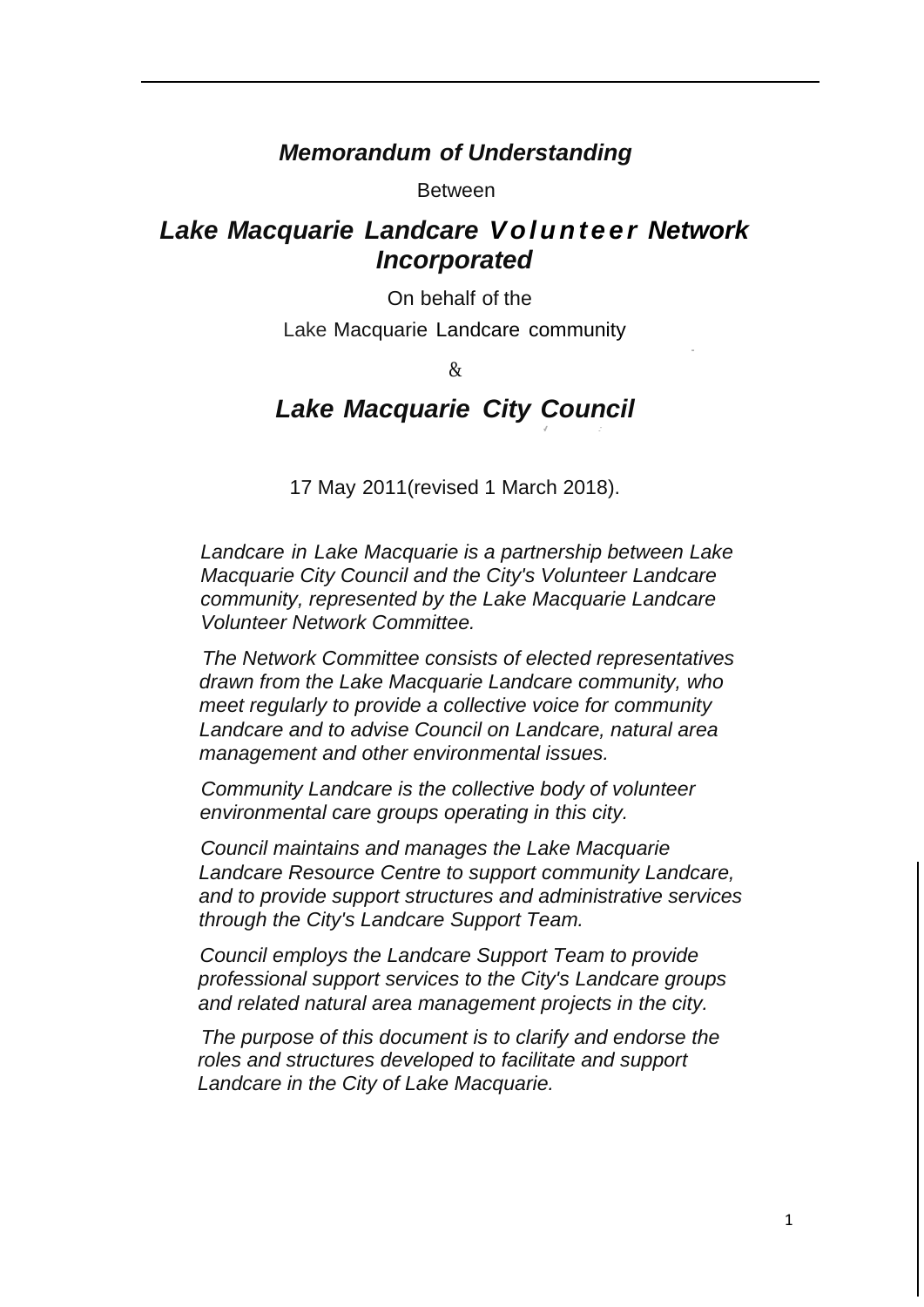## **The Lake Macquarie Landcare Structure**

#### **A shared vision**

Community Stewardship of our environment is a vision shared by the Lake Macquarie Landcare community and Lake Macquarie City Council.

Landcare plays a significant role in the rehabilitation and protection of Lake Macquarie's natural environment on beaches and in bushland, on wetland, creek, and foreshore reserves, for biodiversity, catchment management, and sustainable land use.

Landcare and Lake Macquarie City Council value our unique landscape; a place where the natural environment (bushland, coasts, lake and mountains) is protected and enhanced; where our existing urban centres are the focus of growth, maintaining their unique characteristics.

Our common aim is to engage and support local communities in natural area management intheir local environment, in safety, andwithout risk to the natural assets we aim to protect.

The Landcare Support Structure aims to facilitate Landcare in our city.

#### **Lake Macquarie Landcare Vol unt e e r Network Committee**

- is the incorporated association which meets regularly to undertake the business of the Network and to provide a collective voice for the City's volunteer Landcare community, on landcare and related natural area management matters
- manages sponsorship funds on behalf of member groups
- manages external grant funding on behalf of member groups

### **The Lake Macquarie City Council's Landcare Support Team**

- is employed by Council to provide specialist staff, through the Landcare Resource Office, to support the Landcare program and other natural area management projects across the city
- is managed byCouncil using funds sourcedfromCouncil's Landcare Support budgets,other Council programs and external funding sources
- facilitates on-ground assistance for Landcare groups when starting a new project, undertaking difficult tasks , or where specialist skills, knowledge and/or equipment are required
- provides advice and guidance on techniques and strategies to obtain the best results on Landcare sites
	- provides opportunities for volunteers to learn new skills and develop a greater understanding of our natural environment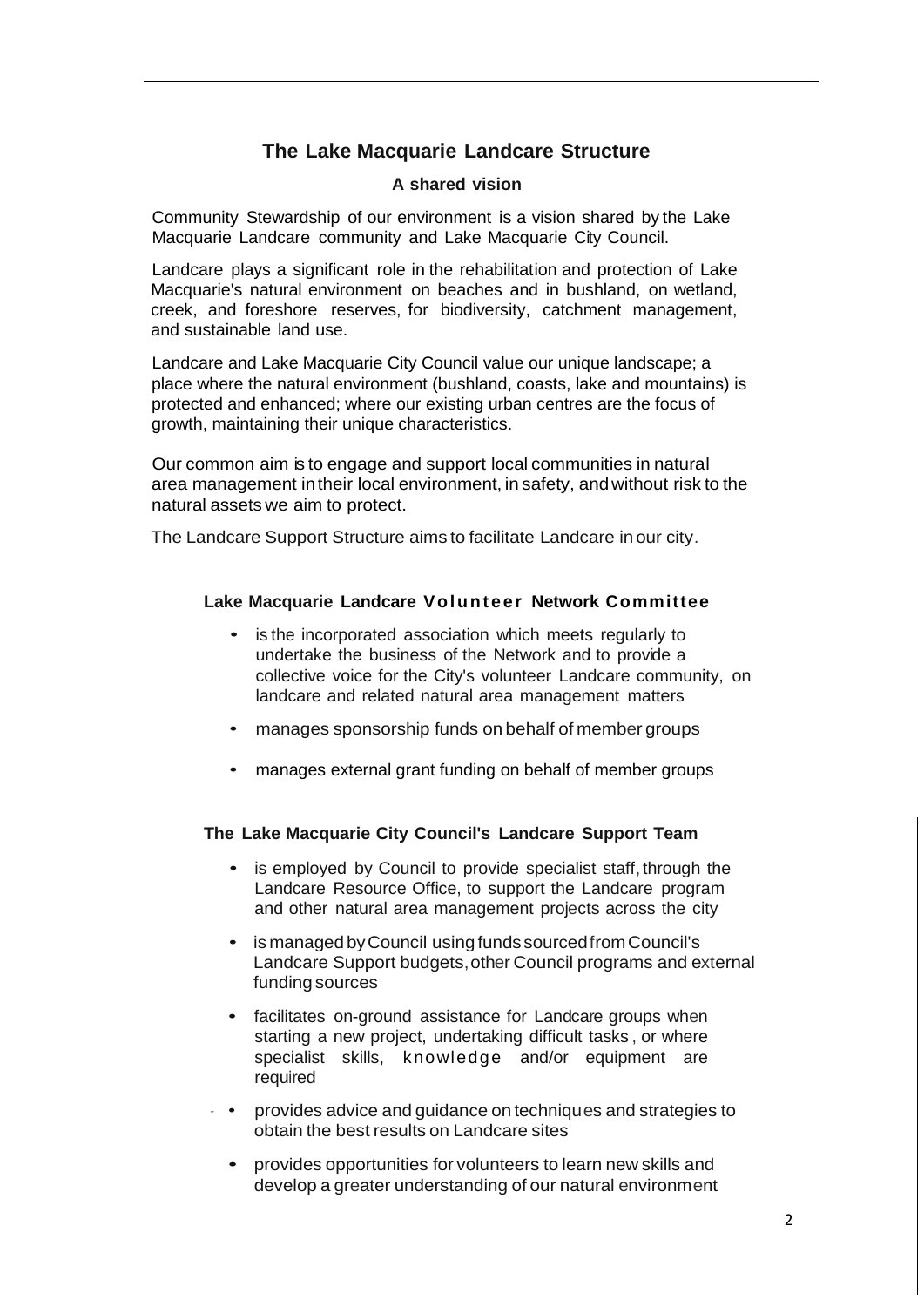Council's Landcare Coordinator is responsible for the overall coordination of the Lake Macquarie Community Landcare program, in consultation with the Lake Macquarie Landcare Volunteer Network, through attendance at Network committee meetings.

To obtain support, resources and funding, on land that is owned and/or managed by Council, all Lake Macquarie Landcare groups must obtain permission through Council's Landcare Coordinator, and be registered with the Landcare Resource Centre, before any works can commence.

This ensures that

- the proposed works are appropriate and in keeping with all relevant legislation
- volunteers are trained to ensure allSafeWork NSW requirements are met
- volunteers are registered and covered under Council's insurance
- Council's Landcare budgets can be allocated to support the group's efforts
- the group has Council's written permission and support in the event of conflict ·

Council offers extra on-ground support for our volunteer Landcarers through the provision of Landcare Support Officers, who coordinate and supervise teams of Landcare Resource Centre Volunteers and undertake support works on sites.

The resource allocation process for projects supported by Council, or projects funded and/or managed by Council for external funding bodies, is facilitated through the Landcare Support Team

- a written request is received by Council's Landcare Resource Centre office
- the request is then forwarded to the Landcare Coordinator for approval
- if approved, the resources are supplied through Council's purchasing structures and recorded, and the Landcare group Team Leader notified

Council holds and manages external grant funding on behalf of Landcare groups who apply for projects on land that is owned and/or managed by Council

• implementation plans, monitoring, evaluation and reporting is coordinated by Council's Landcare Publication and Grants Officer, as required to satisfy Council's obligations as funds managers

Council manages the Landcare Resource Centre to provide a facility for Landcare in Lake Macquarie and opportunities for volunteer participation in the Landcare program.